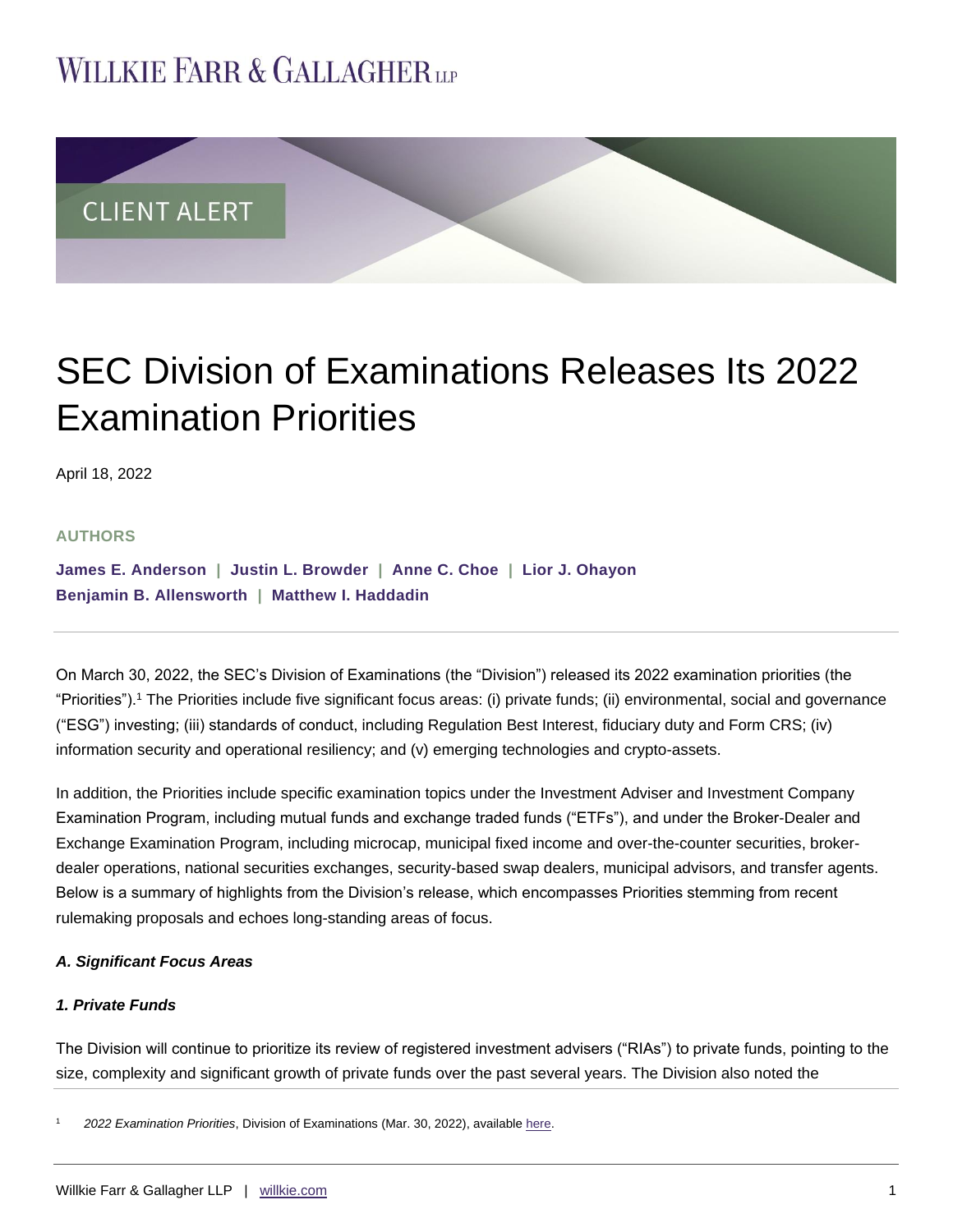significance of examination findings over the past several years in identifying RIAs to private funds as an area of focus. The Division identified that it will review issues under the Investment Advisers Act of 1940 (the "Advisers Act"), including an adviser's fiduciary duty, compliance programs, fees and expenses, custody, fund audits, valuation, conflicts of interest, disclosures of investment risks, and controls around material nonpublic information ("MNPI").

Specifically, the Division will review: (i) the calculation and allocation of fees and expenses, including the calculation of post-commitment period management fees and the impact of valuation practices at private equity funds; (ii) the potential preferential treatment of certain investors by RIAs to private funds that have experienced issues with liquidity, including imposing gates or suspensions on fund withdrawals; (iii) compliance with the custody rule under the Advisers Act, including the "audit exception" to the surprise examination requirement and related reporting and updating of Form ADV; (iv) the adequacy of disclosure and compliance with any regulatory requirements for cross trades, principal transactions, or distressed sales; and (v) conflicts around liquidity, such as RIA-led fund restructurings, including stapled secondary transactions where new investors purchase the interests of existing investors while also agreeing to invest in a new fund.<sup>2</sup> While this list includes many long-standing priorities, including the custody rule generally, the Division's mention of the "audit exception" in the custody rule appears to be a more targeted area of focus in 2022.

The Division will also review private fund advisers' portfolio strategies, risk management, and investment recommendations and allocations, focusing on conflicts and disclosures around those areas. During the course of an examination, the Division said that it will review private funds' investments in Special Purpose Acquisition Companies ("SPACs"), particularly where the private fund adviser is also the SPAC sponsor.<sup>3</sup> In addition, the Division indicated that it will review the practices, controls, and investor reporting around risk management and trading for private funds with indicia of systemic importance, such as outsized counterparty exposure or gross notional exposure when compared to similarly situated firms. We note that a 2021 priority to focus on private fund advisers that have a higher concentration of structured products is not included in the private fund adviser section of the 2022 Priorities.

## *2. ESG Investing*

Compared to the Division's 2021 priorities, ESG investing appears to be of greater focus for the Division in 2022. The Division recognized that RIAs and registered funds are increasingly offering and evaluating investments that employ ESG strategies or incorporate certain ESG criteria.<sup>4</sup> The Division stated that disclosure regarding an adviser's portfolio

<sup>2</sup> These focus areas track the SEC's recently proposed new rules under the Advisers Act specific to private fund advisers. *See SEC Proposes Significant Rule Changes for Private Fund Advisers,* Willkie Client Alert (Feb. 16, 2022), available [here.](https://www.google.com/url?sa=t&rct=j&q=&esrc=s&source=web&cd=&cad=rja&uact=8&ved=2ahUKEwjI6J2rz473AhWPZzABHfeEApgQFnoECAkQAQ&url=https%3A%2F%2Fwww.willkie.com%2F-%2Fmedia%2Ffiles%2Fpublications%2F2022%2Fsecproposessignificantrulechangesforprivatefundadv.pdf&usg=AOvVaw3fOQDUhkRPfHXhqssshMz1)

<sup>3</sup> On March 30 2022, the SEC announced a proposed rulemaking to increase investor disclosures in initial public offerings by SPACs. *See SEC Proposes Rules to Enhance Disclosure and Investor Protection Relating to Special Purpose Acquisition Companies, Shell Companies, and Projections*, SEC Press Release (Mar. 30, 2022), available [here.](https://www.sec.gov/news/press-release/2022-56)

See The Division of Examinations' Review of ESG Investing, Risk Alert (Apr. 9, 2021), available [here.](https://www.sec.gov/files/esg-risk-alert.pdf)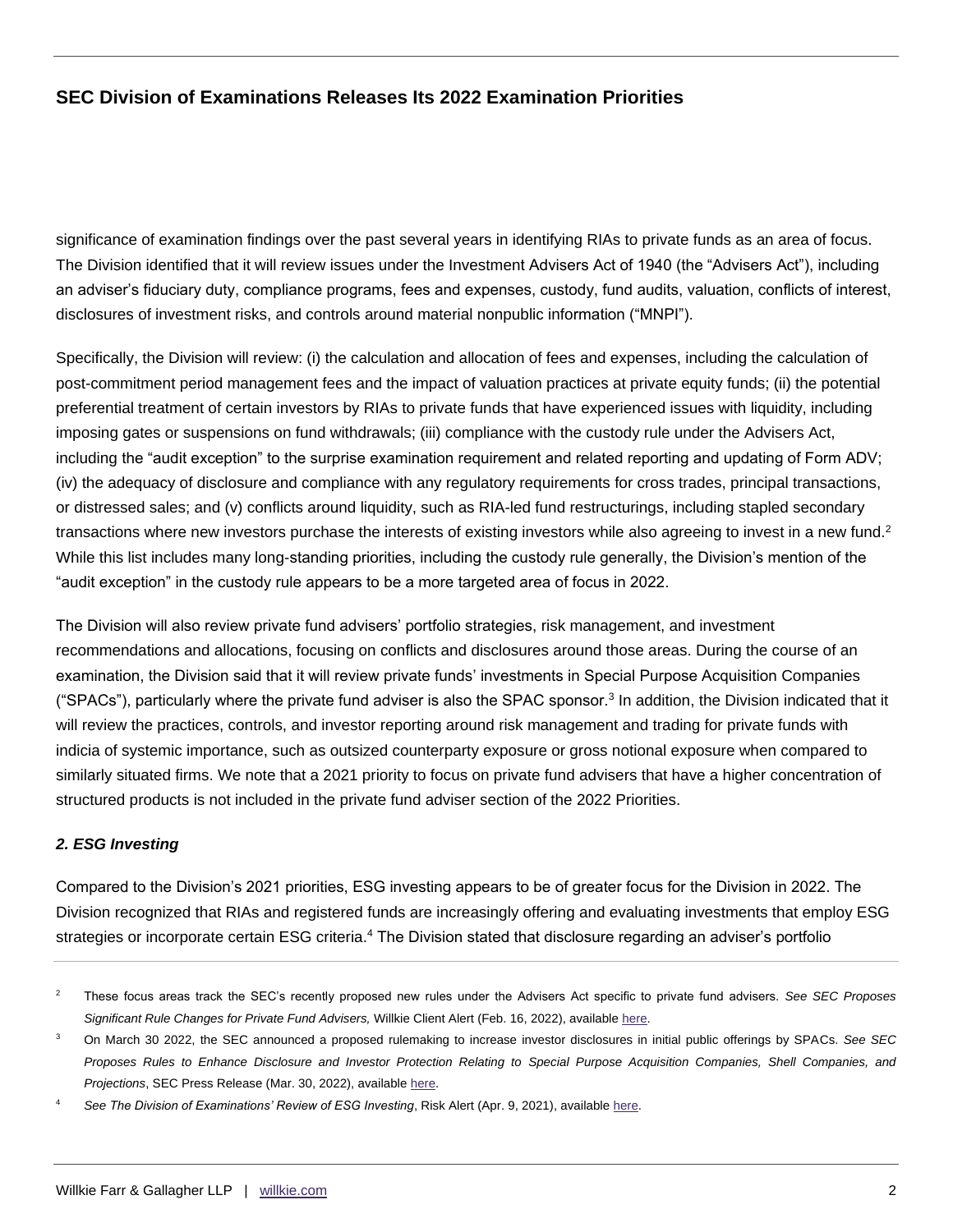management practices could involve materially false and misleading statements or omissions.<sup>5</sup> Disclosure pitfalls could be compounded by a lack of standardization in ESG investing terminology,<sup>6</sup> a variety of approaches to ESG investing,<sup>7</sup> or failing to address legal and compliance issues effectively. The Division explained that examinations will typically focus on whether RIAs and registered funds are: (i) accurately disclosing their ESG investing approaches and have adopted and implemented policies, procedures, and practices designed to prevent violations of the federal securities laws in connection with their ESG-related disclosures, including review of their portfolio management processes and practices; (ii) voting client securities in accordance with proxy voting policies and procedures and whether the votes align with their ESGrelated disclosures and mandates; or (iii) overstating or misrepresenting the ESG factors considered or incorporated into portfolio selection (e.g., greenwashing), $8$  such as in their performance advertising and marketing.

#### *3. Standards of Conduct: Regulation Best Interest, Fiduciary Duty, and Form CRS*

Similarly to the 2021 Division of Examinations Priorities, the Division will continue to address standards of conduct issues for broker-dealers and RIAs. Reviews will focus on how broker-dealers and RIAs are satisfying their obligations under Regulation BI $9$  and the Advisers Act fiduciary standard<sup>10</sup> to act in the best interests of retail investors and not to place their own interests ahead of retail investors' interests. Examinations will include assessments of practices regarding consideration of alternatives (*e.g.*, with regard to potential risks, rewards, and costs), management of conflicts of interest (*e.g.*, incentive practices that favor certain products or strategies over others), trading (*e.g.*, RIA best execution obligations), disclosures (*e.g.*, disclosures provided in Form ADV and Form CRS and made pursuant to Regulation BI), account selection (*e.g.*, brokerage, advisory, or wrap fee accounts), and account conversions and rollovers. The

- <sup>5</sup> The SEC's Division of Enforcement created a Climate and ESG Task Force to coordinate and develop initiatives for identifying ESG-related misconduct. *See SEC Announces Enforcement Task Force Focused on Climate and ESG Issues*, SEC Press Release (Mar. 4, 2021), available [here.](https://www.sec.gov/news/press-release/2021-42)
- For example, strategies that are referred to as "sustainable," "socially responsible," "impact investing" or "environmental, social, and governance conscious."
- <sup>7</sup> For example, a portfolio may be labeled as ESG because of consideration of ESG factors alongside traditional financial, industry-related, or macroeconomic indicators. Other portfolios may use ESG factors as the driving or main consideration in selecting investments. Some portfolios engage in impact investing seeking to achieve measurable ESG impact goals.
- The Director of the SEC's Division of Enforcement, Gurbir Grewal, has indicated that greenwashing will be a Division of Enforcement ESG Task Force focus area. *See 2021 SEC Regulation Outside the United States – Scott Friestad Memorial Keynote Address*, SEC Speech (Nov. 8, 2021), available [here.](https://www.google.com/url?sa=t&rct=j&q=&esrc=s&source=web&cd=&cad=rja&uact=8&ved=2ahUKEwiFv6O_0I73AhUHWN8KHefiA8EQFnoECAgQAQ&url=https%3A%2F%2Fwww.sec.gov%2Fnews%2Fspeeches-statements&usg=AOvVaw1EmgxMDj_5YlqwZhTfCjgD)
- <sup>9</sup> *Regulation Best Interest: The Broker-Dealer Standard of Conduct*, Rel. No. 34-86031 (June 5, 2019), available [here.](https://www.google.com/url?sa=t&rct=j&q=&esrc=s&source=web&cd=&cad=rja&uact=8&ved=2ahUKEwjy0dDk0I73AhVOheAKHe9iBNQQFnoECAQQAQ&url=https%3A%2F%2Fwww.sec.gov%2Frules%2Ffinal%2F2019%2F34-86031.pdf&usg=AOvVaw0C0WKKSXOgsSf_mMw-m4jD) *See also Examinations that Focus on Compliance with Regulation Best Interest*, OCIE Risk Alert (Apr. 7, 2020), available [here.](https://www.google.com/url?sa=t&rct=j&q=&esrc=s&source=web&cd=&cad=rja&uact=8&ved=2ahUKEwjunLTW0I73AhWtTN8KHd7_CCAQFnoECAsQAQ&url=https%3A%2F%2Fwww.sec.gov%2Ffiles%2FRisk%2520Alert-%2520Regulation%2520Best%2520Interest%2520Exams.pdf&usg=AOvVaw2qMQEji0mJ8TD5H3pYbpl5)
- <sup>10</sup> *Commission Interpretation Regarding Standard of Conduct for Investment Advisers*, Rel. No. IA-5248 (June 5, 2019), available [here.](https://www.google.com/url?sa=t&rct=j&q=&esrc=s&source=web&cd=&cad=rja&uact=8&ved=2ahUKEwjVhLSr0I73AhUHmeAKHXyBDloQFnoECAwQAQ&url=https%3A%2F%2Fwww.sec.gov%2Frules%2Finterp%2F2019%2Fia-5248.pdf&usg=AOvVaw1LI5s_2I5d3vOjXhy7wCef) *See also Standards of Conduct for Broker-Dealers and Investment Advisers Account Recommendations for Retail Investors*, SEC Staff Bulletin (Mar. 29, 2022) available [here](https://www.sec.gov/tm/iabd-staff-bulletin) (Question and answer bulletin from the SEC Staff covering broker-dealer and investment adviser standards of conduct when making account recommendations to retail investors).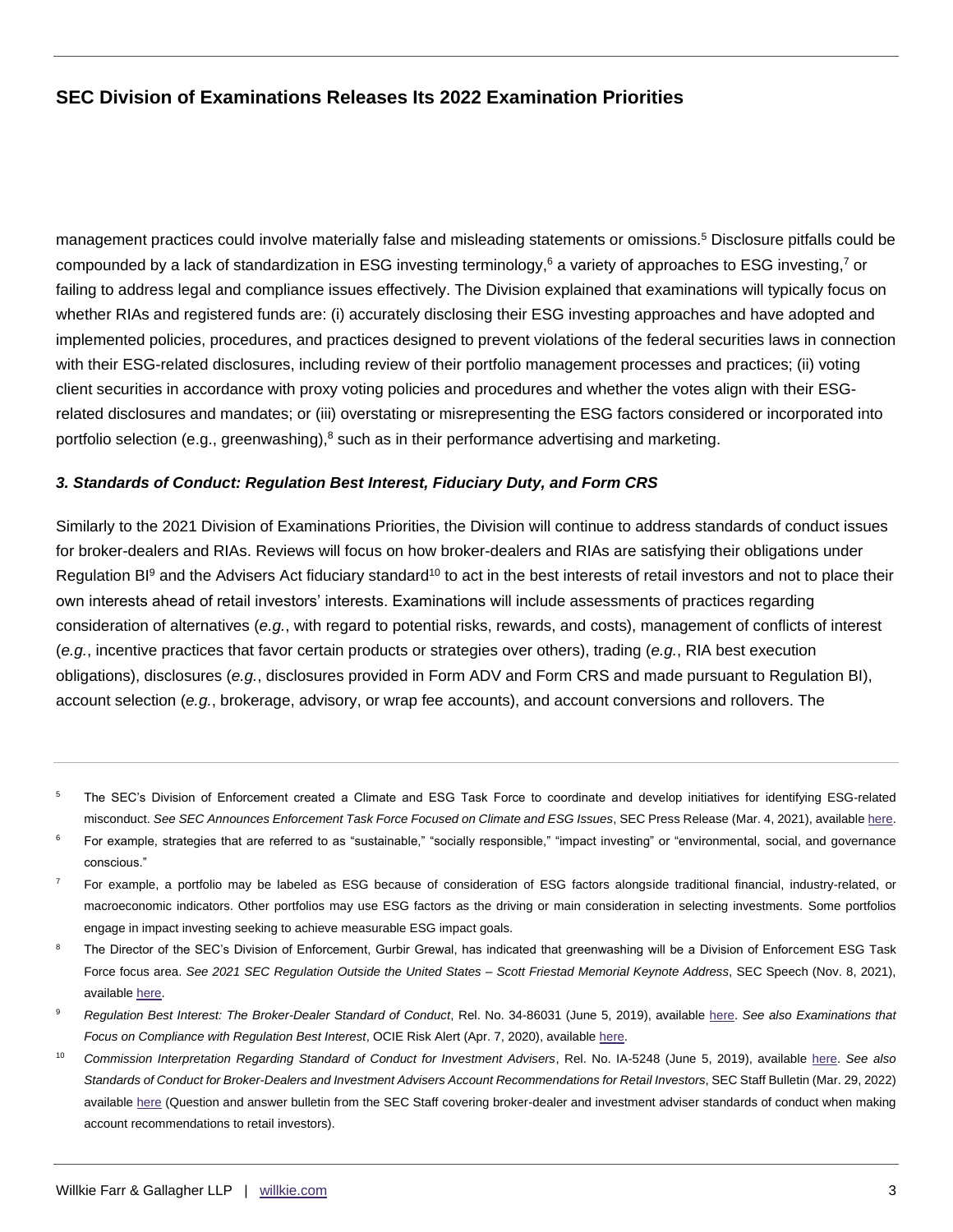effectiveness of compliance programs, testing, and training that are designed to support retail investors receiving recommendations and advice in their best interests will also be a focus of the Division.

## *a. Broker-Dealers*

For broker-dealer examinations, the Division will review firms' recommendations and sales practices related to SPACs, structured products, leveraged and inverse exchange traded products ("ETPs"), REITs, private placements, annuities, municipal and other fixed income securities, and microcap securities. The Division will review practices, policies, and procedures concerning the evaluation of costs and reasonably available alternatives as they relate to recommendations of these products being in the investor's best interest. Examinations will also evaluate the compensation structures for financial professionals, including the conflicts created by such structures, and may focus examinations on the sales of securities by financial professionals that are highly compensated.

## *b. RIAs*

For RIA examinations, the Division will focus on whether advisers are acting consistently with their fiduciary duty to clients, looking at both duties of care and loyalty, including best execution obligations, financial conflicts of interest and related impartiality of advice, and any attendant client disclosures. Specifically, the Division highlighted revenue sharing arrangements, recommending or holding more expensive classes of investment products when lower cost classes are available,<sup>11</sup> recommending wrap fee accounts without assessing whether such accounts are in the best interests of clients, including the impact of the move to zero commissions on certain types of securities transactions by a number of broker-dealers, and recommending proprietary products resulting in additional or higher fees. The multiple references to wrap fee accounts is a notable change from the Division's 2021 priorities, which did not specifically include wrap accounts as an area of focus. The Division will also assess the adequacy of RIAs' compliance policies and procedures designed to address conflicts and ensure advice in the best interests of clients (including the cost of investing) and disclosures to enable investors to provide informed consent.

## *c. Dually Registered RIAs and Broker-Dealers*

For examinations of dually registered RIAs and broker-dealers, the Division will particularly emphasize potential conflicts of interest present at these dually registered firms, including account recommendations and allocation of investments

<sup>&</sup>lt;sup>11</sup> RIAs that recommend no transaction fee mutual fund share classes that have 12b-1 fees in wrap fee accounts where the RIA may be responsible for paying transaction fees would be an example of recommending a more expensive class of an investment product when a lower cost class is available. Then Director of the SEC's Division of Examinations, Peter Driscoll, stated that the SEC's systems can review trade blotters and automatically flag trades that have a cheaper share class alternative. *See SEC 2021 Examination Priorities, A Conversation with SEC Examinations Director Peter Driscoll* (Mar. 4, 2021), available [here.](https://www.youtube.com/watch?v=zKUMaPBxrB4)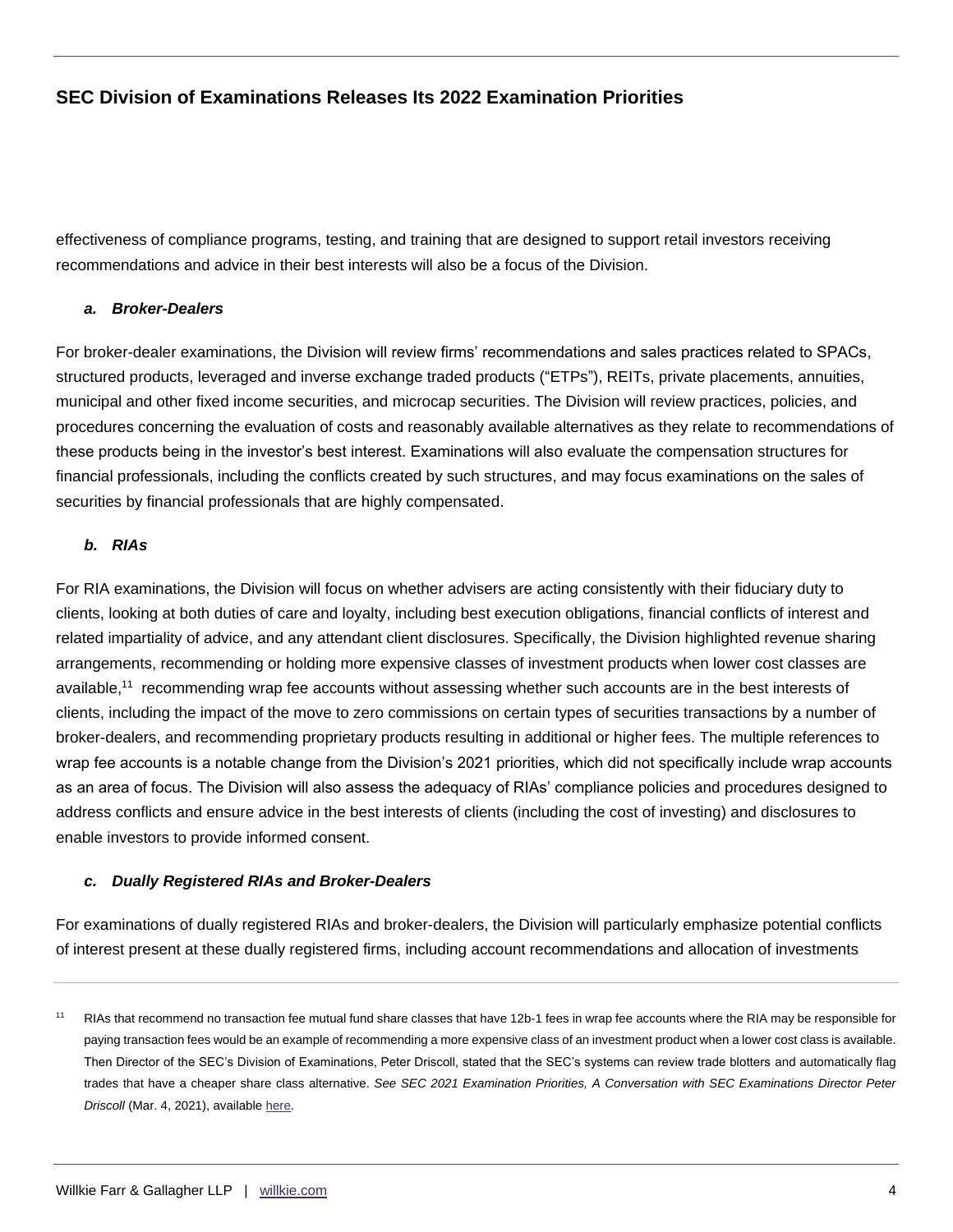across different accounts. For example, examinations will focus on the sale or recommendation of high fee products or proprietary products of the firms or their affiliates, incentives for financial professionals to place their own or their firms' interests ahead of customers/clients,<sup>12</sup> and compensation structures that inappropriately influence investment recommendations. The Division will review whether these firms have implemented written policies and procedures to mitigate and address conflicts effectively and to minimize the risk of, and monitor for, misaligned incentives that may result in recommendations and advice to retail investors that is not in their best interest.

## *4. Information Security and Operational Resiliency*

The Division explained that applying information security controls is critical to ensuring business continuity and that the vigilant protection of data is critical to the operation of the financial markets and the confidence of its participants. The Division will review broker-dealers' and RIAs' practices to prevent interruptions to mission-critical services and to protect investor information, records, and assets.<sup>13</sup> Specifically, the Division said that it will continue to review whether firms have taken appropriate measures to: (i) safeguard customer accounts and prevent account intrusions, including verifying an investor's identity to prevent unauthorized account access; (ii) oversee vendors and service providers; (iii) address malicious email activities, such as phishing or account intrusions; (iv) respond to incidents, including those related to ransomware attacks; (v) identify and detect red flags related to identity theft; and (vi) manage operational risk as a result of a dispersed workforce in a work-from-home environment. Where applicable, the Division will also focus on compliance with Regulations S-P and S-ID.<sup>14</sup>

The Division will again be reviewing registrants' business continuity and disaster recovery plans, with particular focus on the impact of climate risk and substantial disruptions to normal business operations. As the Division described last year, these efforts build on previous examinations and outreach in this area. In some cases, particularly in regard to systemically important registrants, examinations will account for certain climate-related risks. The scope of these examinations will include a focus on the maturation and improvements to business continuity and disaster recovery plans

 $12$  Transactions that reduce costs to the adviser and increase expenses borne by the client would be an example of a financial professional placing its own interests ahead of a customer or client.

<sup>13</sup> *See Cybersecurity: Safeguarding Client Accounts against Credential Compromise*, OCIE Risk Alert (Sept. 15, 2020), available [here;](https://www.sec.gov/files/Risk%20Alert%20-%20Credential%20Compromise.pdf) *Select COVID-19 Compliance Risks and Considerations for Broker-Dealers and Investment Advisers*, OCIE Risk Alert (Aug. 12, 2020), availabl[e here;](https://www.sec.gov/files/Risk%20Alert%20-%20COVID-19%20Compliance.pdf) *Cybersecurity: Ransomware Alert*, OCIE Risk Alert (July 10, 2020), availabl[e here.](https://www.sec.gov/files/Risk%20Alert%20-%20Ransomware.pdf)

<sup>&</sup>lt;sup>14</sup> The SEC recently proposed rules related to cybersecurity risk management for RIAs, registered investment companies and business development companies, as well as amendments to certain rules that govern disclosures. *See Cybersecurity Risk Management for Investment Advisers, Registered Investment Companies, and Business Development Companies*, Release No. 34-94197 (Feb. 9, 2022), available [here;](https://www.sec.gov/rules/proposed/2022/33-11028.pdf) s*ee also SEC Proposes Cybersecurity Rules and Amendments for Registered Investment Advisers, Registered Investment Companies and BDCs*, Willkie Client Alert (Feb. 18, 2022), available [here.](https://www.google.com/url?sa=t&rct=j&q=&esrc=s&source=web&cd=&ved=2ahUKEwjzp8GZ5pb3AhXNSTABHaojDJcQFnoECA8QAQ&url=https%3A%2F%2Fwww.willkie.com%2F-%2Fmedia%2Ffiles%2Fpublications%2F2022%2Fsecproposescybersecurityrulesandamendmentsforregis.pdf&usg=AOvVaw1rGdoVwzXZcxUfQdqdVyyS)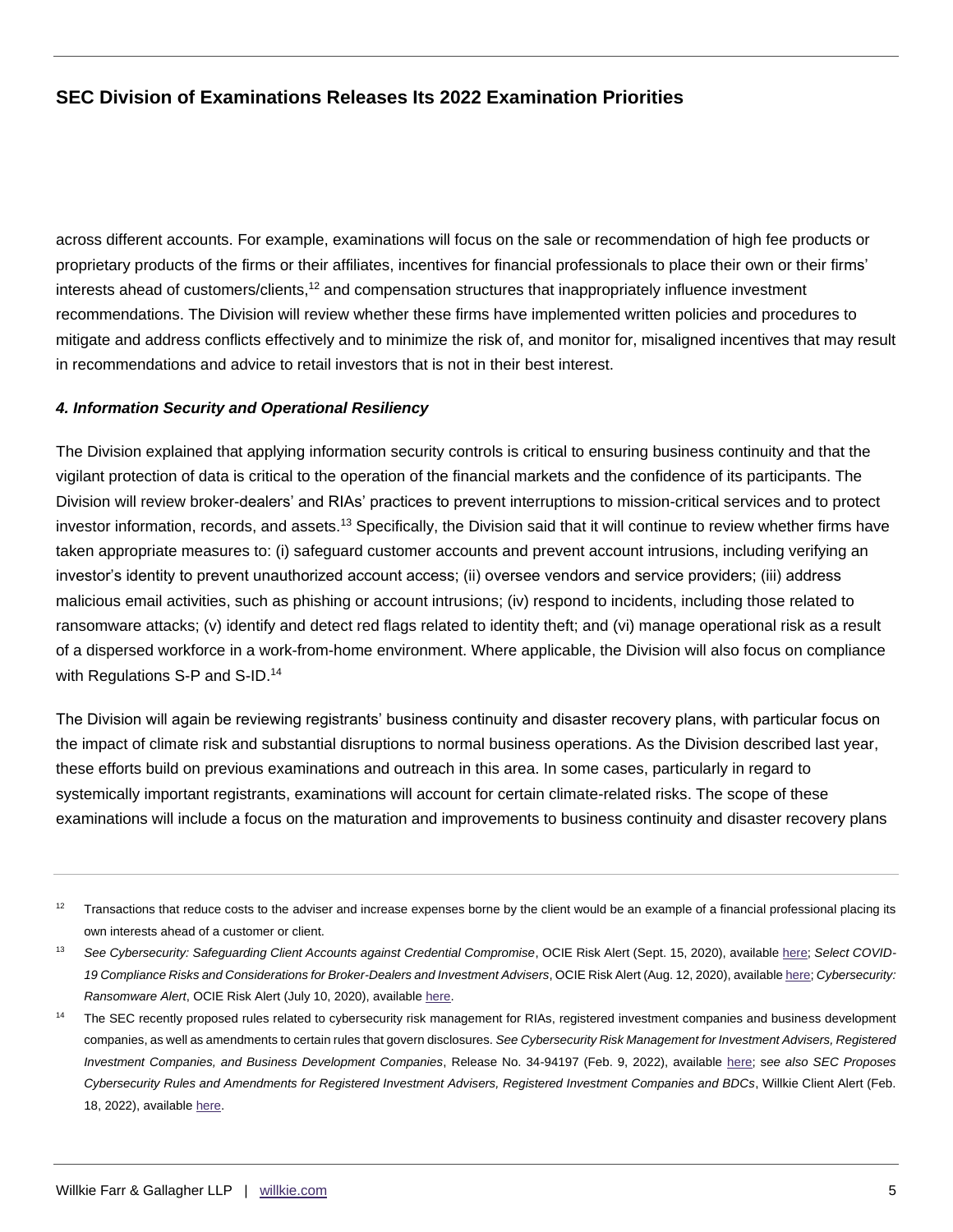over the years as well as these registrants' resiliency as organizations to anticipate, prepare for, respond to, and adapt to both sudden disruptions and incremental changes stemming from climate-related situations.

## *5. Emerging Technologies and Crypto-Assets*

The Division has observed a significant increase in the number of RIAs choosing to provide automated digital investment advice to their clients (often referred to as "robo-advisers"), continued growth in the use of mobile apps by broker-dealers, and a proliferation of the offer, sale, and trading of crypto-assets.<sup>15</sup> The Division will conduct examinations of brokerdealers and RIAs that are using developing financial technologies to review whether the unique risks these activities present were considered by the firms when designing their regulatory compliance programs.

The Division will focus on RIAs and broker-dealers that are offering new products and services or employing new practices (*e.g.*, fractional shares, "Finfluencers," or digital engagement practices) to assess whether: (i) operations and controls in place are consistent with disclosures made and the standard of conduct owed to investors and other regulatory obligations; (ii) advice and recommendations, including by algorithms, are consistent with investors' investment strategies and the standard of conduct owed to such investors; and (iii) controls take into account the unique risks associated with such practices.

For market participants engaged with crypto-assets, the Division will review the custody arrangements for such assets and will assess the offer, sale, recommendation, advice, and trading of crypto-assets during the course of an examination. In particular, the Division will review whether market participants involved with crypto-assets: (i) have met their respective standards of conduct when recommending to or advising investors with a focus on duty of care and the initial and ongoing understanding of the products (*e.g.*, blockchain and crypto-asset feature analysis); and (ii) routinely review, update, and enhance their compliance practices (*e.g.*, crypto-asset wallet reviews, custody practices, anti-money laundering ("AML") reviews, and valuation procedures), risk disclosures, and operational resiliency practices (*i.e.*, data integrity and business continuity plans). In addition, the Division will conduct examinations of mutual funds and ETFs offering exposure to cryptoassets to assess, among other things, compliance, liquidity, and operational controls around portfolio management and market risk.

## *B. Investment Adviser and Investment Company Examination Program*

## *a. RIAs*

During a typical examination, the Division explained that it reviews the compliance programs of RIAs in the following core areas: marketing practices, custody and safety of client assets, valuation, portfolio management, brokerage and execution, conflicts of interest, and related disclosures. The Division will assess whether policies and procedures are

<sup>15</sup> For an in-depth summary on the SEC's focus on digital assets, see Willkie's client alert from March 4, 2021, available [here.](https://www.willkie.com/-/media/files/publications/2021/03/secstaffissuesriskalert.pdf)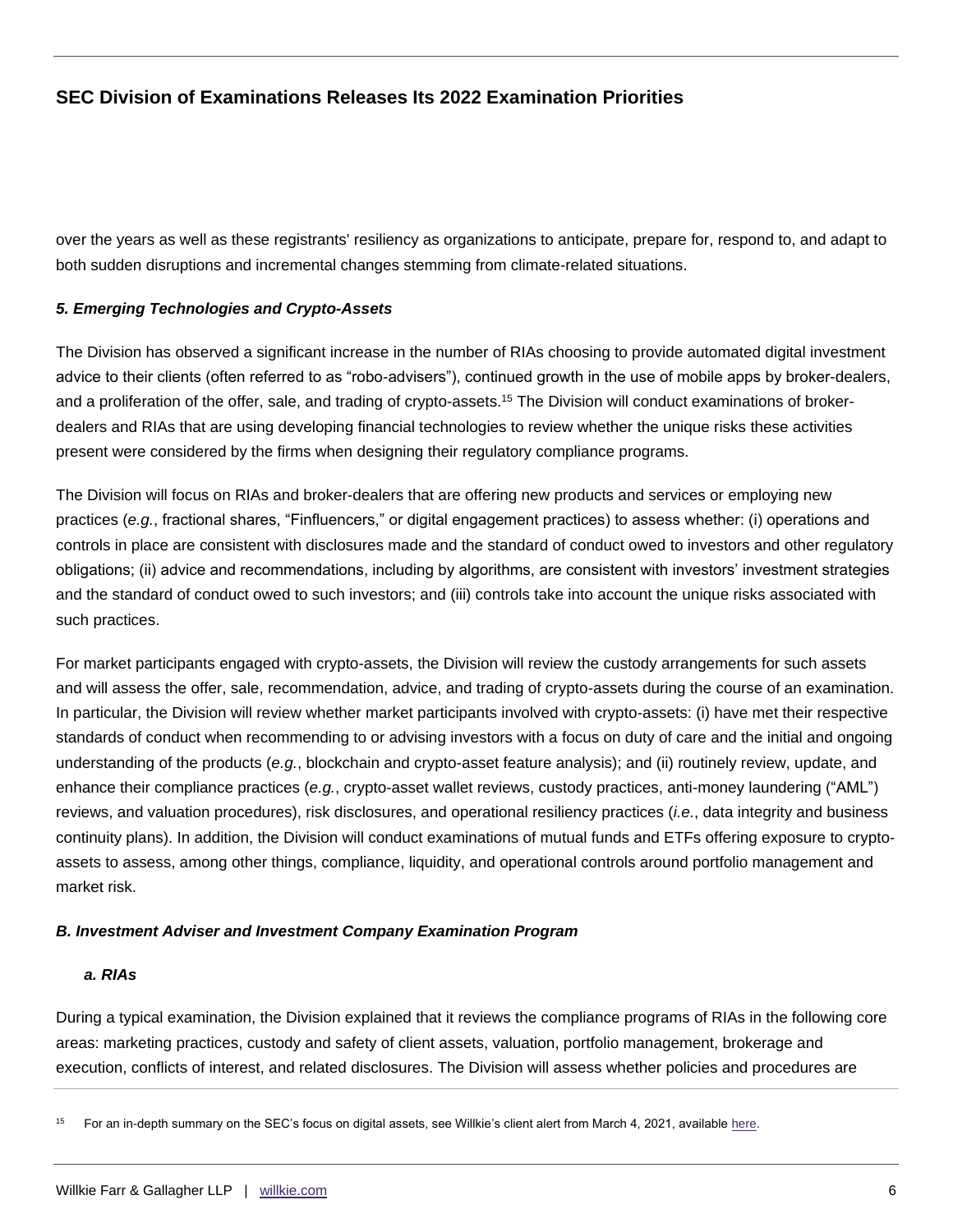reasonably designed to prevent violations of the Advisers Act and its rules, including breaches of the RIA's fiduciary duty in violation of the antifraud provisions. Additionally, the Division will review compliance programs to examine whether they address that: (i) investment advice is in each client's best interest; (ii) oversight of service providers is adequate; and (iii) sufficient resources exist to perform compliance duties. In addition, for RIAs using alternative data or data gleaned from non-traditional sources, reviews will include examining whether appropriate compliance has been implemented around the creation, receipt, and use of potentially MNPI.

As part of its assessment of the effectiveness of a compliance program, the Division will review whether the firm has implemented oversight practices to mitigate any heightened risks. For example, reviews will include whether the RIAs are: (i) employing individuals with prior disciplinary histories implemented heightened oversight practices for these individuals; (ii) migrating from the broker-dealer business model reviewed whether recommendations to transition investor accounts to advised accounts were in the clients' best interests; and (iii) operating from multiple branch offices have appropriately adapted their compliance programs to oversee the activities in their branches. Items (ii) and (iii) each represent a new stated focus for the Division, compared to its 2021 priorities.

The Division will also continue to focus on RIA disclosures and other issues related to fees and expenses. In particular, the Division will concentrate on issues associated with: (i) advisory fee calculation errors, including, but not limited to, failure to adjust management fees in accordance with investor agreements; (ii) inaccurate calculations of tiered fees, including failure to provide breakpoints and aggregate household accounts; and (iii) failures to refund prepaid fees for terminated accounts or pro-rated fees for onboarding clients.

## *b. Registered Investment Companies, Including Mutual Funds and ETFs*

The Division explained that it will continue to prioritize examinations of registered investment companies, including mutual funds and ETFs. The Division typically will review certain "perennial" focus areas during its assessments of registered funds' compliance programs and governance practices which include: disclosures to investors, accuracy of reporting to the SEC, compliance with the new rules and exemptive orders (including ETF rules and exemptive orders for nontransparent, actively managed ETFs, and custom baskets). As part of its review of registered funds' liquidity risk management programs, the Division will consider whether the programs are reasonably designed to assess and manage the funds' liquidity risk and review the implementation of required liquidity classifications, including firms' oversight of third party service providers.

Certain types of registered funds, portfolio investments, and fund practices will be prioritized. Examples of the types of funds include money market funds (which will be reviewed for compliance with applicable requirements, including stresstesting, website disclosures, and board oversight) and business development companies (which will be reviewed for valuation practices, marketing activities, and conflicts of interest with underlying portfolio companies). The Division's focus on portfolio investments will include examinations of mutual funds investing in private funds to assess risk disclosure and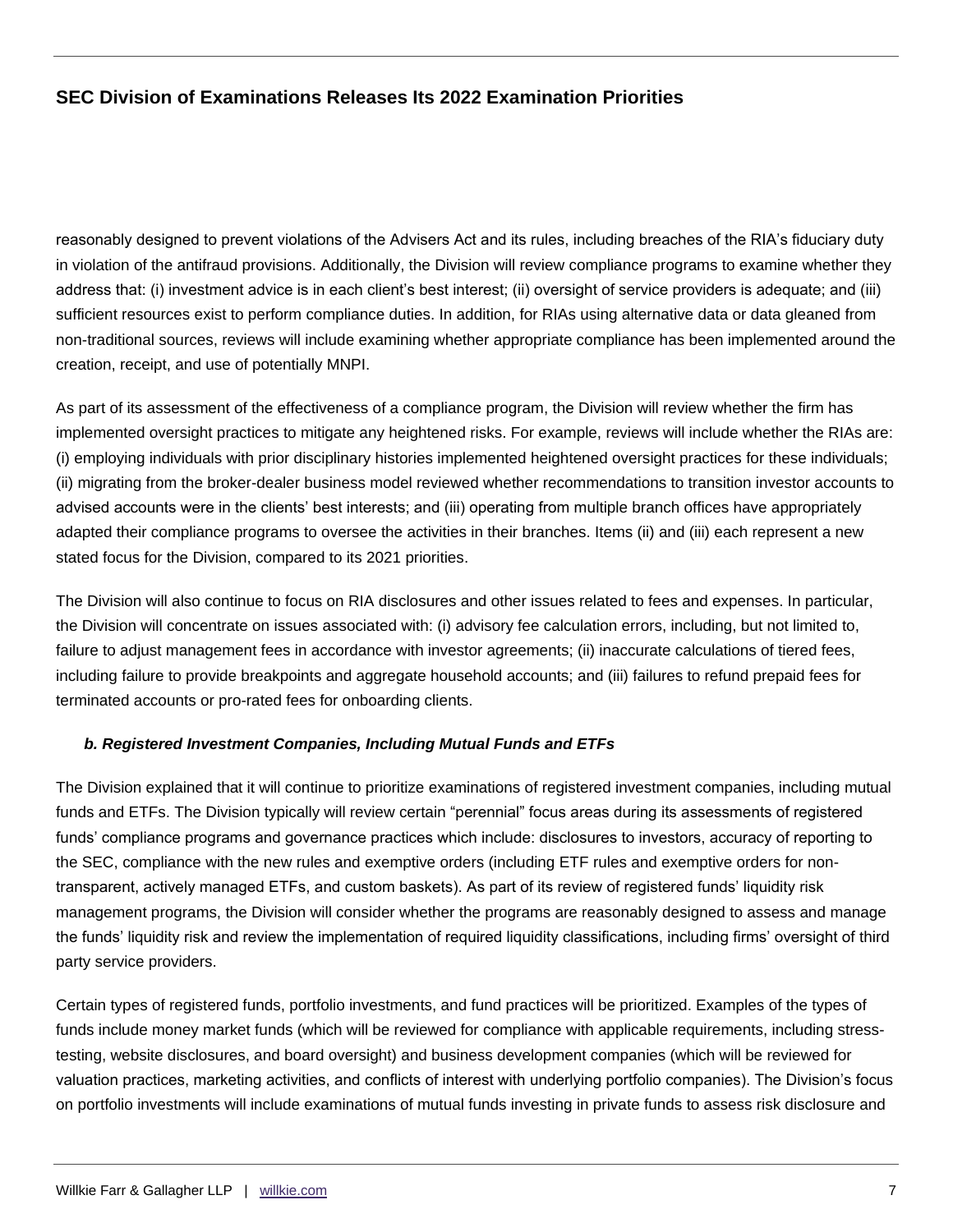valuation issues. The Division will also prioritize examinations of certain fund practices, including a focus on advisory fee waivers to assess the sustainability of services for firms that provide such waivers, and trading activities of portfolio managers that may be designed to inflate fund performance. Many of the above items represent items of continued focus from 2021, although the specific reference to business development companies represents a change from the Division's 2021 priorities.

## *C. Broker-Dealer and Exchange Examination Program*

#### *a. Microcap, Municipal, Fixed Income, and Over-the-Counter Securities*

The Division will seek to deter microcap fraud, or fraud in connection with securities of companies with a market capitalization under \$250 million. The Division will continue to prioritize examinations of broker-dealers for compliance with their obligations in the offer, sale, and distribution of microcap securities. Focus areas for examinations will include: (i) transfer agent handling of microcap distributions and share transfers; (ii) broker-dealer sales practices and their consistency with Regulation BI; and (iii) broker-dealer compliance with certain regulatory requirements, including the locate requirement of Regulation SHO, penny stock disclosure rules (*i.e.*, Rules 15g-2 through 15g-6 of the Securities Exchange Act of 1934 (the "Exchange Act")), and the obligation to monitor for and report suspicious activity and other anti-money laundering obligations.

The Division will also examine the activities of broker-dealers, underwriters, and municipal advisors to assess whether these firms are meeting their respective obligations regarding municipal issuer disclosure.

In addition, the Division will examine broker-dealer trading activity in fixed income securities with a focus on sales practices; best execution obligations; fairness of pricing, mark-ups and mark-downs, and commissions; and confirmation disclosure requirements, including disclosures relating to mark-ups and mark-downs.

The Division's focus on products and services will also include the sale of over-the-counter securities and whether brokerdealers recommending these securities are meeting their obligations under Regulation BI. In a new area of focus compared to the 2021 priorities, examinations will also assess compliance with revised Exchange Act Rule 15c2-11, which generally requires broker-dealers to refrain from publishing quotations in a quotation medium for an issuer's security when current issuer information is not publicly available.

#### *b. Broker-Dealer Operations*

The Division highlighted that broker-dealers holding customer cash and securities have a responsibility to ensure that those assets are safeguarded in accordance with the Customer Protection Rule and the Net Capital Rule, and that examinations will continue to focus on compliance with these rules, including the adequacy of internal processes, procedures, and controls, and compliance with requirements for borrowing fully paid and excess margin securities from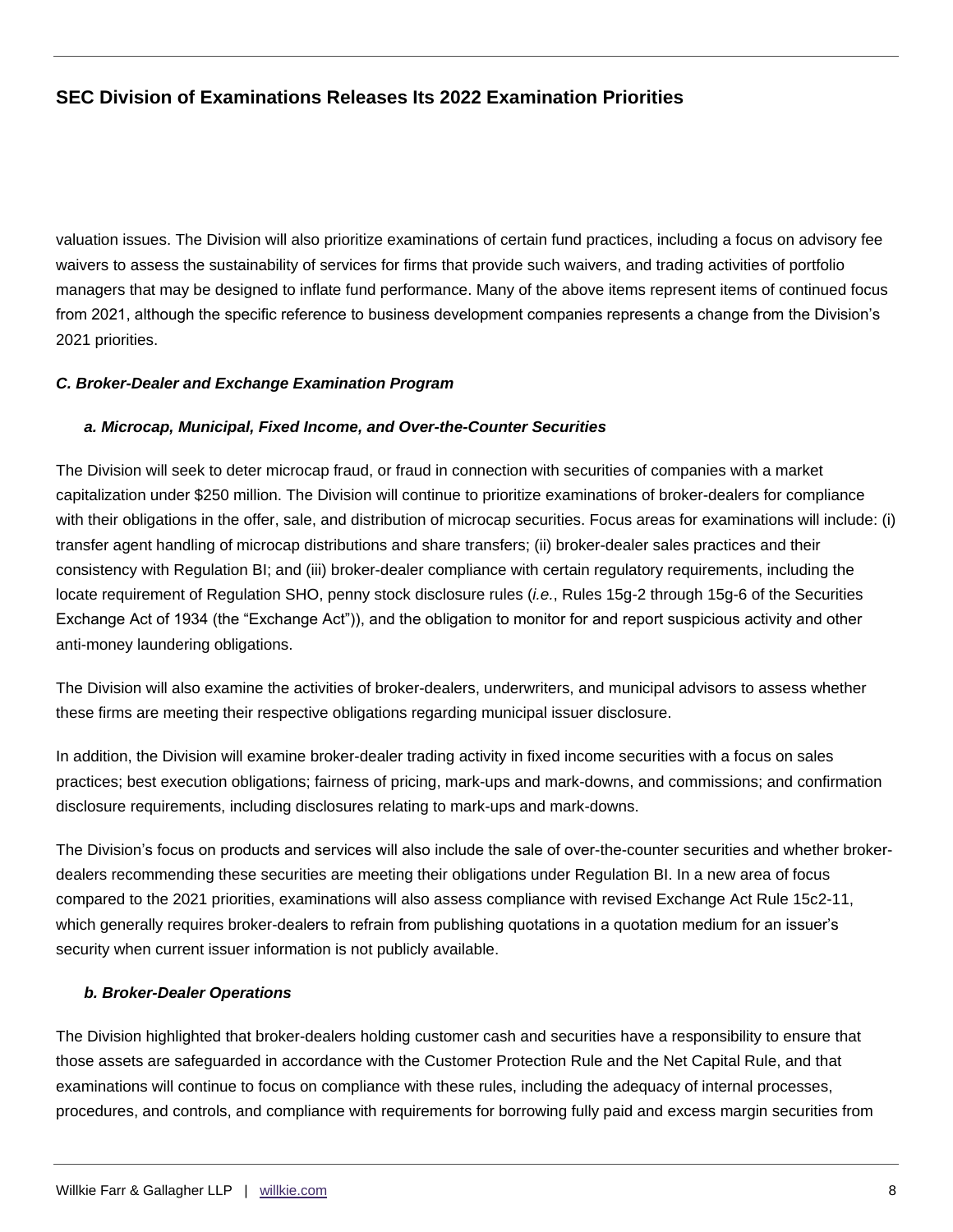customers. The Division might also assess broker-dealer funding and liquidity risk management practices to assess whether firms have sufficient liquidity to manage stress events.

With respect to broker-dealer trading practices, the Division will focus on broker-dealer compliance with best execution obligations in a zero commission environment and compliance with Exchange Act Rule 606 order routing disclosure rules. The Division will continue to review potential conflicts of interest in order routing, such as conflicts arising from payment for order flow, including wholesaler payments or exchange rebates, and the possible effect any conflicts of interest may have on order routing decisions and best execution obligations. Examinations will also focus on large trader reporting obligations and broker-dealer compliance with Regulation SHO, including the rules regarding aggregation units and locate requirements.

The Division will also examine the operations of certain alternative trading systems for compliance with Regulation ATS, and in particular will focus on consistency with their disclosures provided in Form ATS-N. As in previous years, the Division will review firms engaged in activities that appear to require broker-dealer registration, and those that may be involved in the illegal distribution of unregistered securities, to ensure investors are receiving the benefits of the federal securities laws.

#### *c. National Securities Exchanges*

The Division will examine the national securities exchanges<sup>16</sup> to assess whether they are meeting their obligations under the federal securities laws and will focus on exchange regulatory programs to detect and discipline violations and participation in National Market System ("NMS") Plans. Examinations may also assess and compare any exchange advisory services offered to issuers regarding ESG initiatives.

## *d. Security-Based Swap Dealers ("SBSDs")*

The compliance date for registration of SBSDs and several other SBSD requirements was October 6, 2021.<sup>17</sup> Initial examinations of these new registrants will focus on the policies and procedures related to compliance with the securitybased swap rules generally (*e.g*., trade acknowledgement and verification, recordkeeping and reporting, and risk management requirements).

<sup>&</sup>lt;sup>16</sup> National securities exchanges provide marketplaces for facilitating securities transactions and, under the federal securities laws, serve as selfregulatory organizations responsible for enforcing compliance by their members with the federal securities laws and rules and the exchanges' own rules.

<sup>&</sup>lt;sup>17</sup> Capital, Margin, and Segregation Requirements for Security-Based Swap Dealers and Major Security-Based Swap Participants and Capital and *Segregation Requirements for Broker-Dealers*, Release No. 34-86175 (June 21, 2019), available [here;](https://www.sec.gov/rules/final/2019/34-86175.pdf) *see also SEC Adopts Final Capital, Margin and Segregation Rules for Security-Based Swaps*, Willkie Client Alert (July 25, 2019), available [here.](https://www.bing.com/search?q=SEC+Adopts+Capital%2C+Margin%2C+and+Segregation+Requirements+for+Security-Based+Swap+Dealers+and+Major+Security-Based+Swap+Participants+and+Amends+the+Capital+and+Segregation+Requirements+for+Broker-Dealers+willkie&cvid=b3320186303c46ae996f741e2d3488b2&aqs=edge..69i57j69i64.1854j0j4&FORM=ANAB01&PC=U531)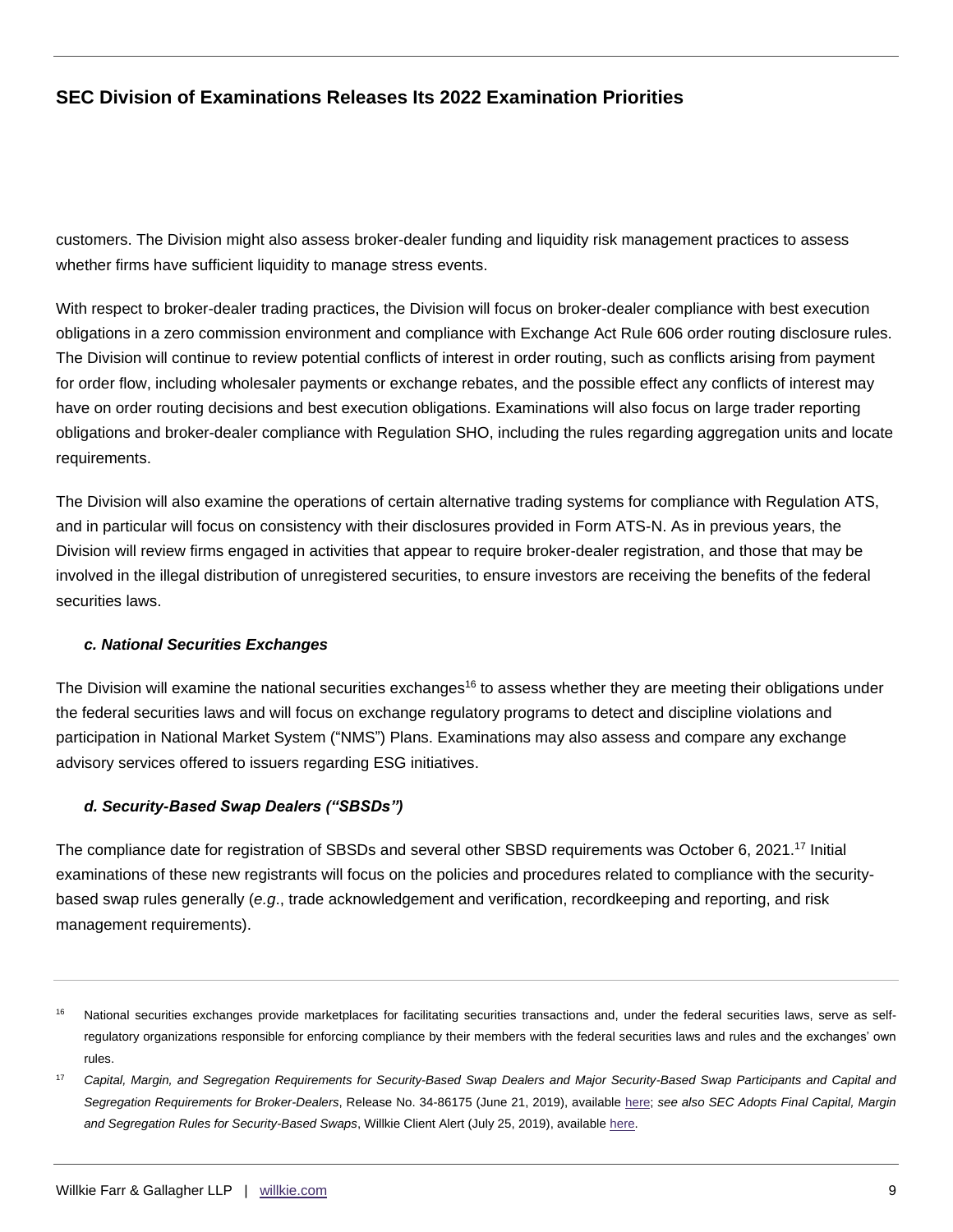#### *e. Municipal Advisors*

The Division will examine whether municipal advisors have met their fiduciary duty and conflict disclosure obligations to municipal entity clients. The Division will also examine whether municipal advisors have satisfied their registration, professional qualification, continuing education, and supervision requirements.

## *f. Transfer Agents*

The Division will continue to examine transfer agents' core functions: the timely turnaround of items and transfers, recordkeeping and record retention, safeguarding of funds and securities, and filing obligations with the SEC. Examination candidates will include, among others, never-before-examined transfer agents and transfer agents that service microcap or municipal bond issuers, use novel technologies (*e.g.*, blockchain or online crowdfunding portal applications), or engage in significant paying agent activity.

#### *D. Clearance and Settlement Examination Program*

The Division will conduct, as required by Title VIII of the Dodd-Frank Act, at least one risk-based examination of each clearing agency designated as systemically important and for which the SEC serves as the supervisory agency. These examinations will focus on core risks, processes, and controls and will cover the specific areas required by statute, including the nature of clearing agencies' operations and assessment of financial and operational risk. Additionally, the Division will conduct risk-based examinations of other registered clearing agencies which have not been designated as systemically important. The Division will also examine both groups of clearing agencies for compliance with the SEC's Standards for Covered Clearing Agencies, which are rules that require covered clearing agencies to, among other things, have policies and procedures that address maintaining sufficient financial resources, protecting against credit risks, managing member defaults, and managing operational and other risks.

The Division will also conduct risk-based examinations of SEC-registered clearing agencies to: (i) determine whether their respective risk management frameworks comply with the Exchange Act, and serve the needs of their members and the markets they serve; (ii) assess the adequacy and timeliness of their remediation of prior deficiencies, including, for example, the role of senior leadership in the remediation process; and (iii) examine other risk areas identified in collaboration with the SEC's Division of Trading and Markets and other regulators. Areas of focus highlighted by the Division include margin, counterparty credit risk, disclosure framework, governance, recovery and wind-down, default management, liquidity risk management, and project management, among other things.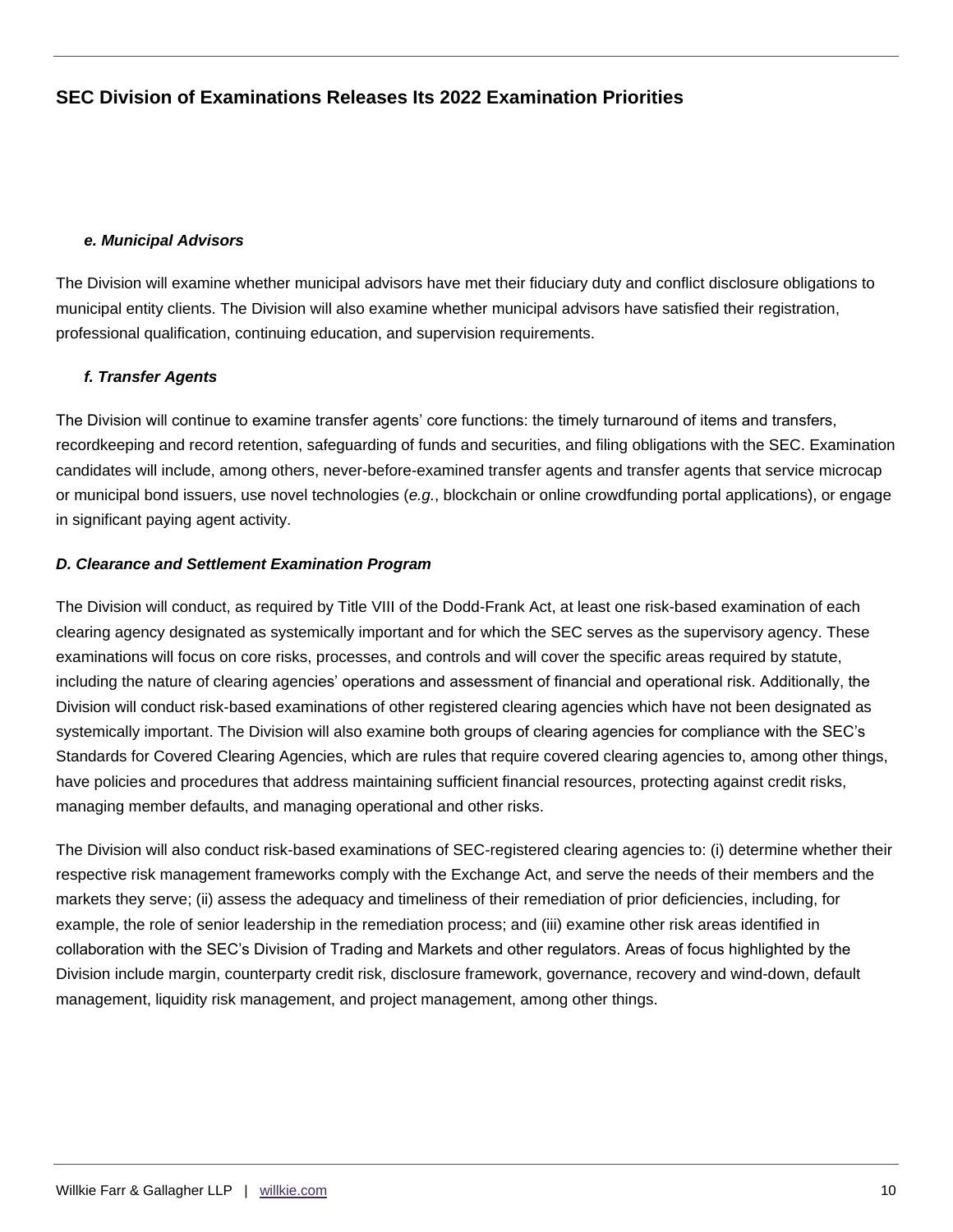#### *E. Regulation Systems Compliance and Integrity*

The Division also indicated that it will evaluate whether SCI entities<sup>18</sup> have established, maintained, and enforced written policies and procedures. Areas of focus will include: (i) whether the incident response policies and procedures of SCI entities are reasonably designed, with a particular focus on ransomware; (ii) the use of third-party network infrastructure services to support critical functions; (iii) policies and procedures pertaining to the return to the workplace or further hybridization of the workplace after the extended telework posture caused by the COVID-19 pandemic; and (iv) whether SCI entities have established reasonably designed policies and procedures to identify and mitigate software supply chain risks, including secure code development practices of SCI entities.

## *F. FINRA*

The Division conducts risk-based oversight examinations of FINRA. It selects areas within FINRA to examine through a risk assessment process designed to identify those aspects of FINRA's operations important to the protection of investors and market integrity, including FINRA's implementation of new investor protection initiatives. The analysis is informed by collecting and analyzing extensive information and data, regular meetings with key functional areas within FINRA, and outreach to various stakeholders, including broker-dealers and investor groups. Based on the outcome of this riskassessment process, the Division conducts inspections of FINRA's major regulatory programs. The Division also conducts oversight inspections of FINRA's examinations of certain broker-dealers and municipal advisors. From its observations during all of these inspections and examinations, the Division makes detailed recommendations to improve FINRA's programs, its risk assessment processes, and its future examinations.

## **G.** *Municipal Securities Rulemaking Board ("MSRB")*

The Division, along with FINRA and the federal banking regulators, conducts examinations of registered firms to assess compliance with MSRB rules. The Division also applies a risk assessment process, similar to the one it uses to oversee FINRA, to identify areas to examine at MSRB. Examinations of MSRB evaluate the effectiveness of MSRB's policies, procedures, and controls.

#### **H.** *LIBOR Transition*

The Division highlighted that RIAs, broker-dealers, investment companies, municipal advisors, transfer agents and clearing agencies could be significantly impacted by the discontinuation of the London Inter-Bank Offered Rate ("LIBOR"), explaining that preparation for the transition away from LIBOR is essential for minimizing any potential adverse effects

<sup>&</sup>lt;sup>18</sup> Regulation SCI applies to "SCI entities," which includes self-regulatory organizations (including stock and options exchanges, registered clearing agencies, FINRA and the MSRB), alternative trading systems, that trade National Market System ("NMS") stocks and non-NMS stocks exceeding specified volume thresholds, disseminators of consolidated market data, and certain exempt clearing agencies.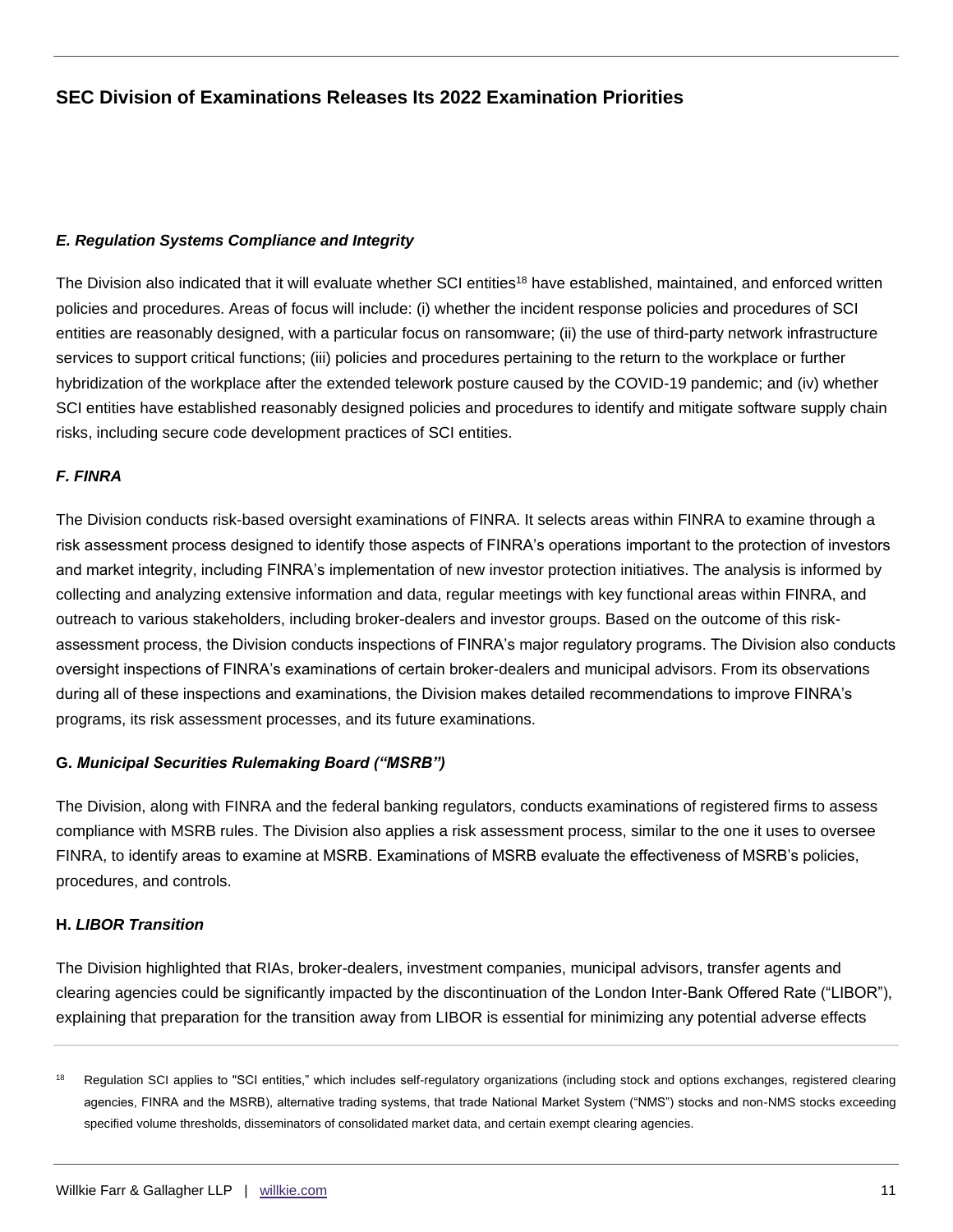associated with LIBOR discontinuation. The Division will engage with registrants through examinations and outreach efforts to assess their exposure to LIBOR and their transition to an alternative reference rate, preparations for the cessation of many LIBOR rates beginning immediately after December 31, 2021, and the transition to an alternative reference rate, in connection with registrants' own financial operations, the exposures of their clients and customers, and their obligations when recommending LIBOR-linked instruments.<sup>19</sup>

## **I.** *Anti-Money Laundering*

The Bank Secrecy Act requires financial institutions, including broker-dealers and registered investment companies, to establish AML programs that are tailored to address the risks associated with the firm's location, size, and activities, including customers they serve, the type of products and services offered, and the means by which those products and services are offered. These programs must, among other things, include policies and procedures reasonably designed to identify and verify the identity of customers and beneficial owners of legal entity customers, perform customer due diligence (as required by the Customer Due Diligence rule), monitor for suspicious activity, and, where appropriate, file Suspicious Activity Reports (SARs) with the Financial Crimes Enforcement Network. SARs are used to detect and combat terrorist financing, public corruption, market manipulation, and a variety of other fraudulent behaviors.

Given the importance of these requirements, the Division will continue to prioritize examinations of broker-dealers and registered investment companies for compliance with their AML obligations to assess, among other things, whether firms have established appropriate customer identification programs and whether they are satisfying their SAR filing obligations, conducting due diligence on customers, complying with beneficial ownership requirements, and conducting robust and timely independent tests of their AML programs. The goal of these examinations is to evaluate whether broker-dealers and registered investment companies have adequate policies and procedures in place that are reasonably designed to identify suspicious activity and illegal money-laundering activities.

## **J.** *Conclusion*

The 2022 Priorities provide a roadmap to the Division's areas of focus in ongoing and future examinations. Although the SEC is addressing certain of these Priorities via proposed rulemaking, firms should evaluate their business activities and enhance their compliance policies and procedures in light of the Gensler administration's increased regulatory scrutiny over the financial services industry.

<sup>19</sup> *See Examination Initiative: LIBOR Transition Preparedness*, OCIE Risk Alert (June 18, 2020), available [here.](https://www.sec.gov/files/Risk%20Alert%20-%20OCIE%20LIBOR%20Initiative_1.pdf)